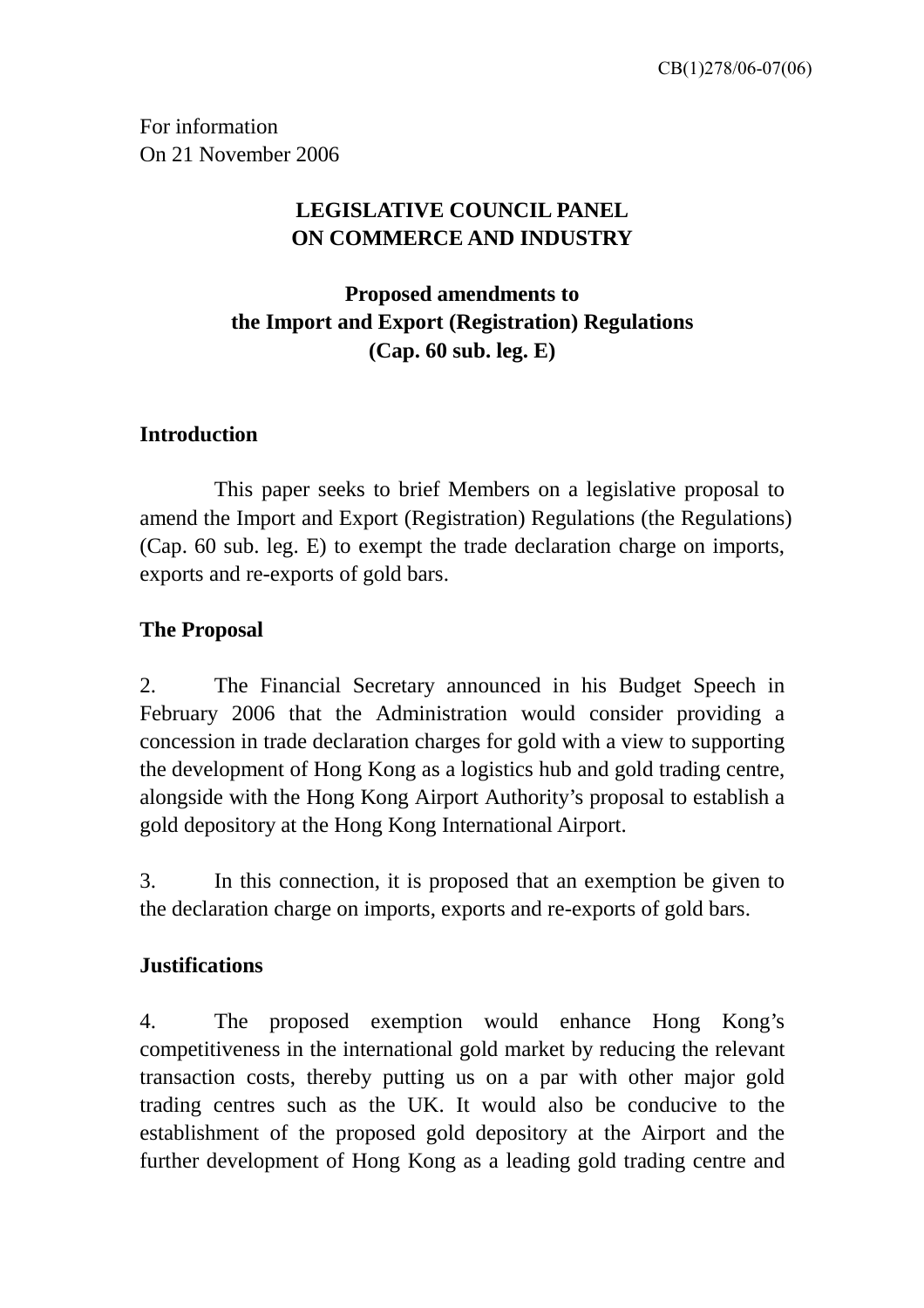logistics hub in the region.

5. Currently, the internationally acceptable standard of gold bars is 995.0 fineness or above. We do not, however, propose to stipulate rigidly in the Regulations the definition or specifications of gold bars in order to cater for possible changes in gold fineness standard in future<sup>[1](#page-1-0)</sup>. We shall set out in the Hong Kong Imports and Exports Classification List (Harmonised System)<sup>[2](#page-1-1)</sup> (the Classification List) that only "gold bars of 995.0 fineness or above" will be eligible for the proposed exemption.

6. It is estimated that the proposed exemption in trade declaration charges for gold will have a revenue implication of about \$5.1 million annually to the Government, based on the declaration charge on the imports, exports and re-exports of relevant gold items received in 2005. Nevertheless, this cost should be considered as an investment in market development as significant benefits are likely to arise from Hong Kong's further development as a leading gold trading centre.

### **The Amendment Regulation**

7. It is proposed that an Amendment Regulation be made under section 31(1) of the Ordinance (a copy at *Annex A*) to amend regulation 8 of the Regulations to exempt any person who lodges an import or export declaration relating to gold bars within the meaning of the Classification List from payment of the charges under regulation 8. As regards the requirement to lodge import/export declarations, since we would need to continue to collect relevant trade statistics, gold bars will not be made an exempted article<sup>[3](#page-1-2)</sup> under the Regulations.

<span id="page-1-0"></span> $\overline{a}$ <sup>1</sup> Currently, there are different standards for gold bars traded in different markets. For example, gold bars for international trading have a minimum fineness of 995.0 or above while most of the gold traded in Asia is in the form of bars of 999.9 fineness. There may also be different standard sizes/weights for gold bars.

<span id="page-1-1"></span><sup>&</sup>lt;sup>2</sup> The Hong Kong Imports and Exports Classification List (Harmonised System) is an adoption of the Harmonised Commodity Description and Coding System (HS) developed by the World Customs Organisation. The classification list is used for import and export declaration purpose and is issued by the Commissioner of Customs and Excise and amended from time to time by notification published in the Gazette.

<span id="page-1-2"></span> $3 \text{ Under regulation 3, there are articles extended from the requirement of loading import/export}$ declarations with the Commissioner of Customs and Excise and thereby exempted from the declaration charges under regulation 8 of the Regulations.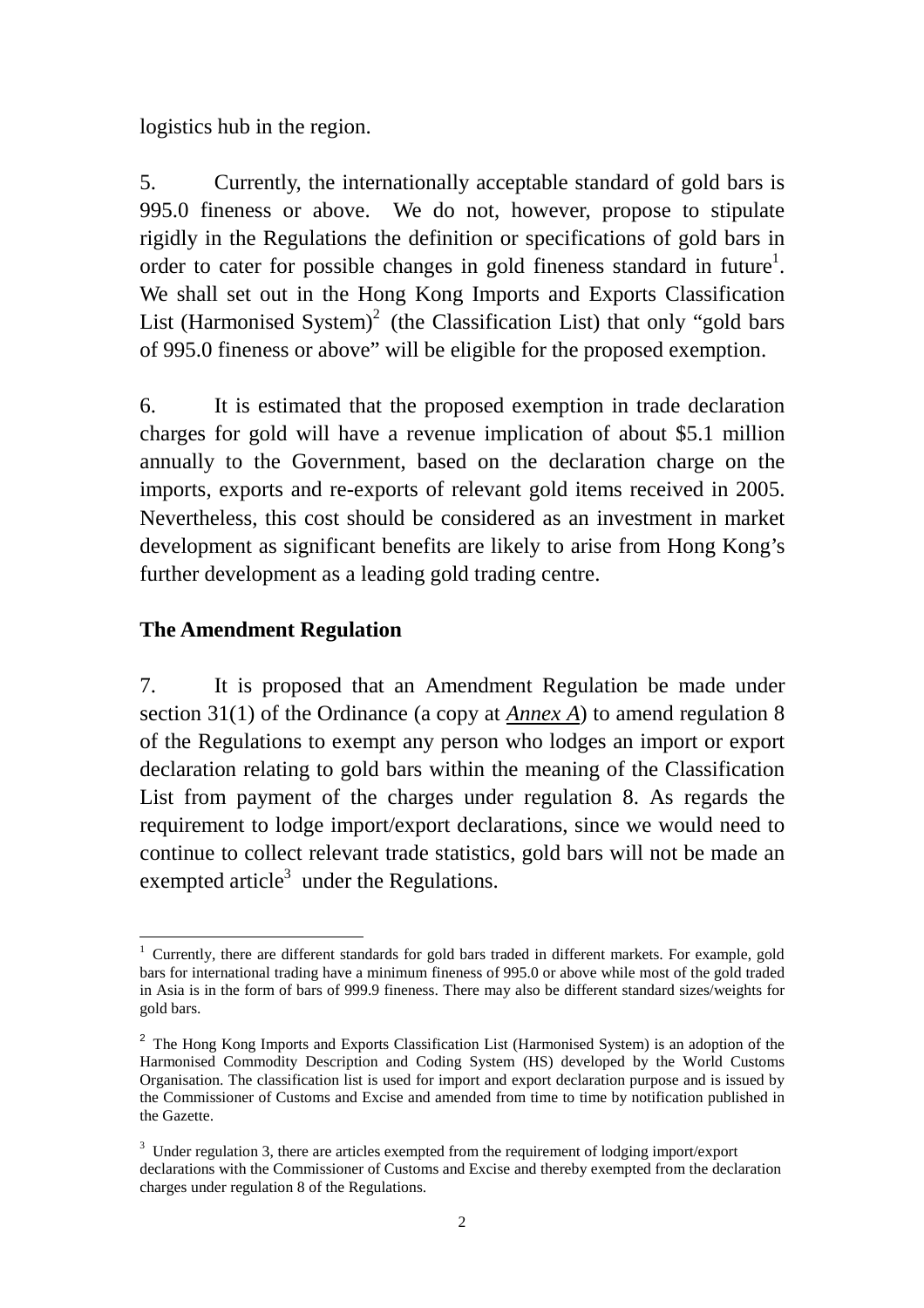8. Subject to the necessary approvals, we aim to bring the proposed amendments into effect from early February 2007.

# **Public Consultation**

9. The Administration has discussed the proposal with the industry, including the Chinese Gold and Silver Exchange and the Airport Authority. The proposal has their general support.

# **Background**

10. The Import and Export Ordinance (the Ordinance) (Cap. 60) and its subsidiary legislation provide a legislative framework for, inter alia, the regulation and control of the import of articles into Hong Kong and the export of articles from Hong Kong. Under regulations 4 and 5 of the Regulations (a copy at *Annex B*), a person who imports or exports any article other than an exempted article is required to lodge with the Commissioner of Customs and Excise an import/export declaration relating to such article. Regarding re-exports, the same legal requirement applies.

11. Regulation 8(1) of the Regulations (a copy at *Annex C*) stipulates that a person who lodges an import/export declaration is required to pay an import/export declaration charge. Currently, for non-food items including gold, the declaration charge for the imports and exports is 50 cents for the first \$46,000 of the value of goods declared and 25 cents for each additional \$1,000 or part thereof and rounded up to the nearest \$0.1. The revenue generated by these declaration charges under regulation 8 is used to cover the cost of collection of the trade declarations and other trade-related activities.

Commerce, Industry and Technology Bureau November 2006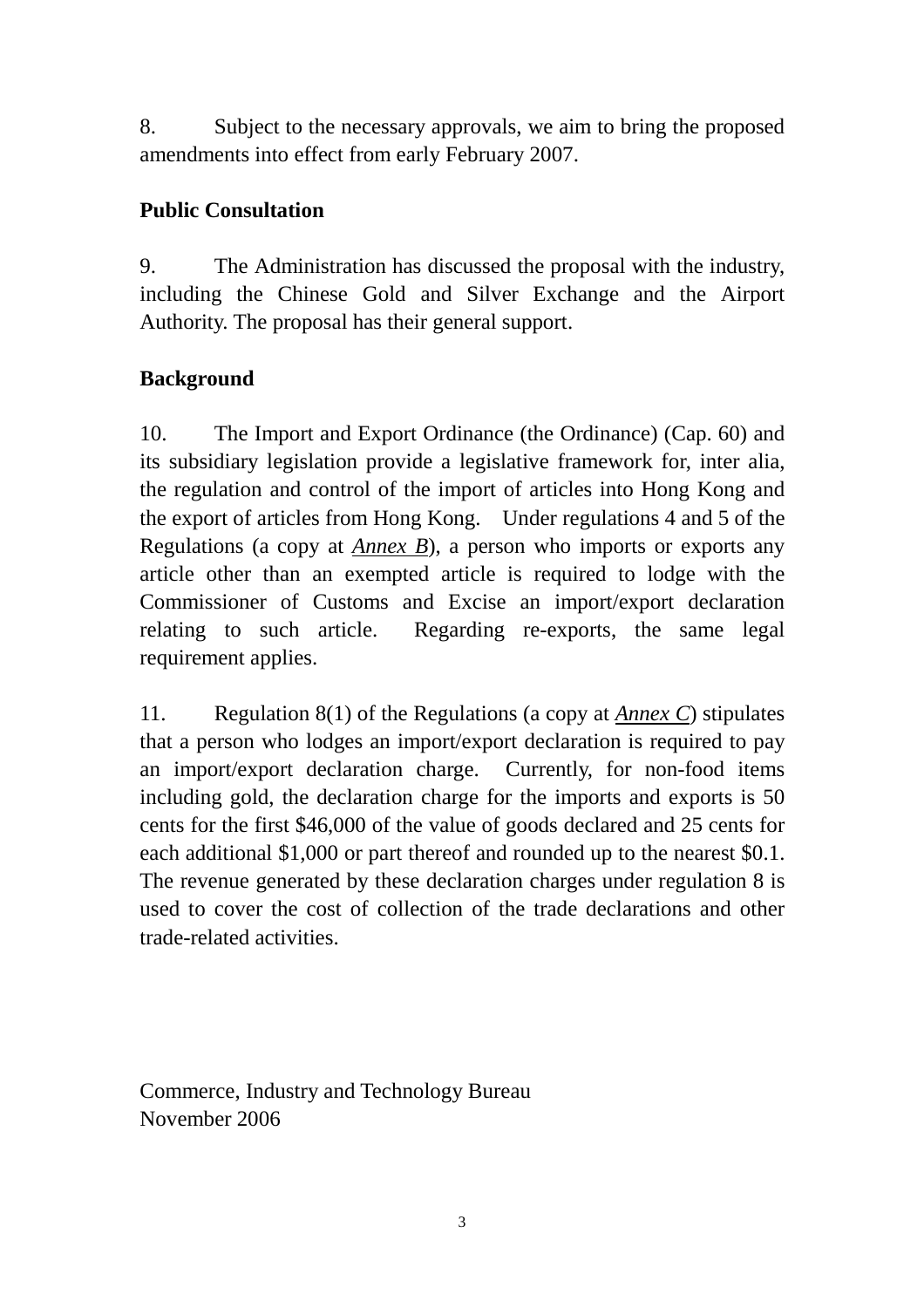Annex A

|             |          | regulations                     |                          |            |
|-------------|----------|---------------------------------|--------------------------|------------|
| Section: 31 | Heading: | <b>Power to make</b>            | Version Date: 11/04/2003 |            |
|             |          | <b>EXPORT ORDINANCE Number:</b> |                          | 2003       |
| Chapter: 60 | Title:   | <b>IMPORT AND</b>               | Gazette                  | L.N. 40 of |

#### PART VII

### REGULATIONS

(1) The Chief Executive in Council may make regulations for all or any of the following purposes- (Amended 66 of 2000 s. 3)

(a) prohibiting the import and export of any article;

(b) prohibiting the import and export of any article except under and in accordance with the terms and conditions of a licence;

(c) providing for the issue of licences to import or export any article;

(ca) empowering the Director to exempt any person from any requirement to obtain a licence to import or export any prohibited article; (Added 50 of 1984 s. 2)

(cb) prescribing any article or a class or description of an article the import or export of which except under and in accordance with a licence is prohibited under this Ordinance; (Added 62 of 1993 s. 13)

(d) prescribing conditions to be observed by any person before or after the issue of an import licence or an export licence;

(e) imposing upon owners of ships, aircraft and vehicles, masters of ships, commanders of aircraft and persons in charge of vehicles such obligations in respect of manifests, bills of lading, air waybills, air consignment notes and such other similar matters as may be necessary for carrying into effect the provisions of this Ordinance;

(f) imposing other conditions or restrictions on the import or export of any article;

(g) imposing conditions or restrictions on any cargo placed in or on any vessel, aircraft or vehicle for the purpose of import or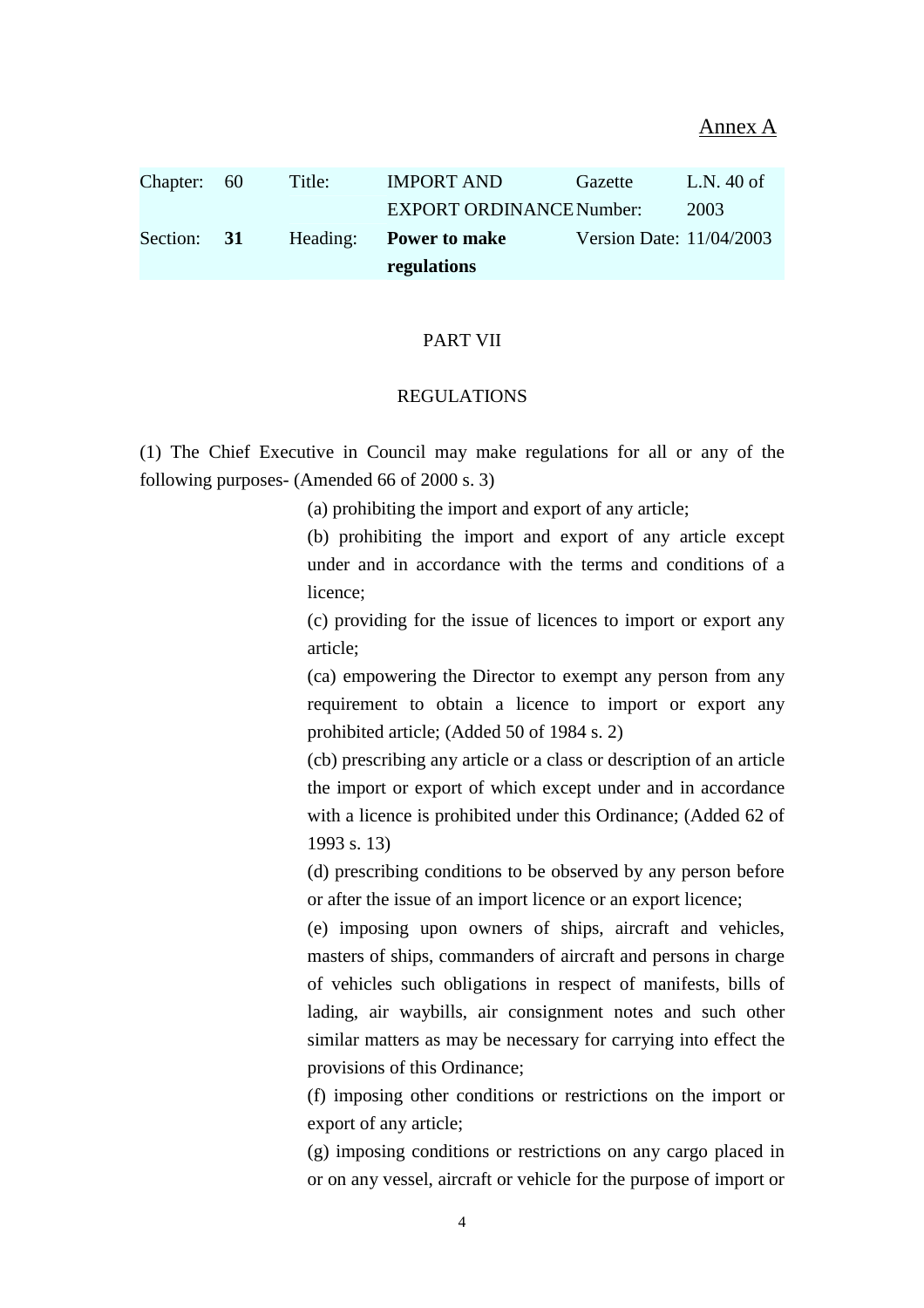export;

(h) controlling the examination and storage of articles imported or exported or about to be imported or exported;

(i) requiring any person importing or exporting any article to give any specified information in respect of the article before or after it has been imported or exported;

(ia) empowering the Commissioner or the Director to specify any form or requirement for giving information required to be given to the Commissioner or the Director respectively in respect of any imported or exported article; (Added 30 of 1995 s. 11. Amended 24 of 2002 s. 2)

(j) regulating the movement within Hong Kong of any article which has been or is intended to be imported or exported or otherwise dealt with under the provisions of this Ordinance;

(ja) providing for the imposition of conditions in the discretion of the Commissioner on the carriage of articles prescribed by the regulations or by the Director in accordance with the requirements of this Ordinance on or by vessels in the waters of Hong Kong including activities incidental to the transportation on land of the articles to the vessels and loading of such articles on to such vessels and for the issue of licences by the Commissioner to regulate all such activities; (Added 22 of 1991 s. 11. Amended 1 of 1994 s. 16)

(k) providing for the issue of certificates in respect of the importing, exporting, producing, processing, manufacturing and composition of any article and for conditions which may be attached to such certificate;

(l) providing for the issue of certificates in respect of preferential customs tariffs and for conditions which may be attached to such certificate;

(m) providing for the registration of any person applying for the issue of any licence or validated production notification, or any person required to lodge a production notification or any other document under this Ordinance, or any combination thereof, and for conditions which may be attached to such registration; (Amended 37 of 1999 s. 6)

(n) providing for the registration of any person importing, exporting, manufacturing, processing, storing, distributing,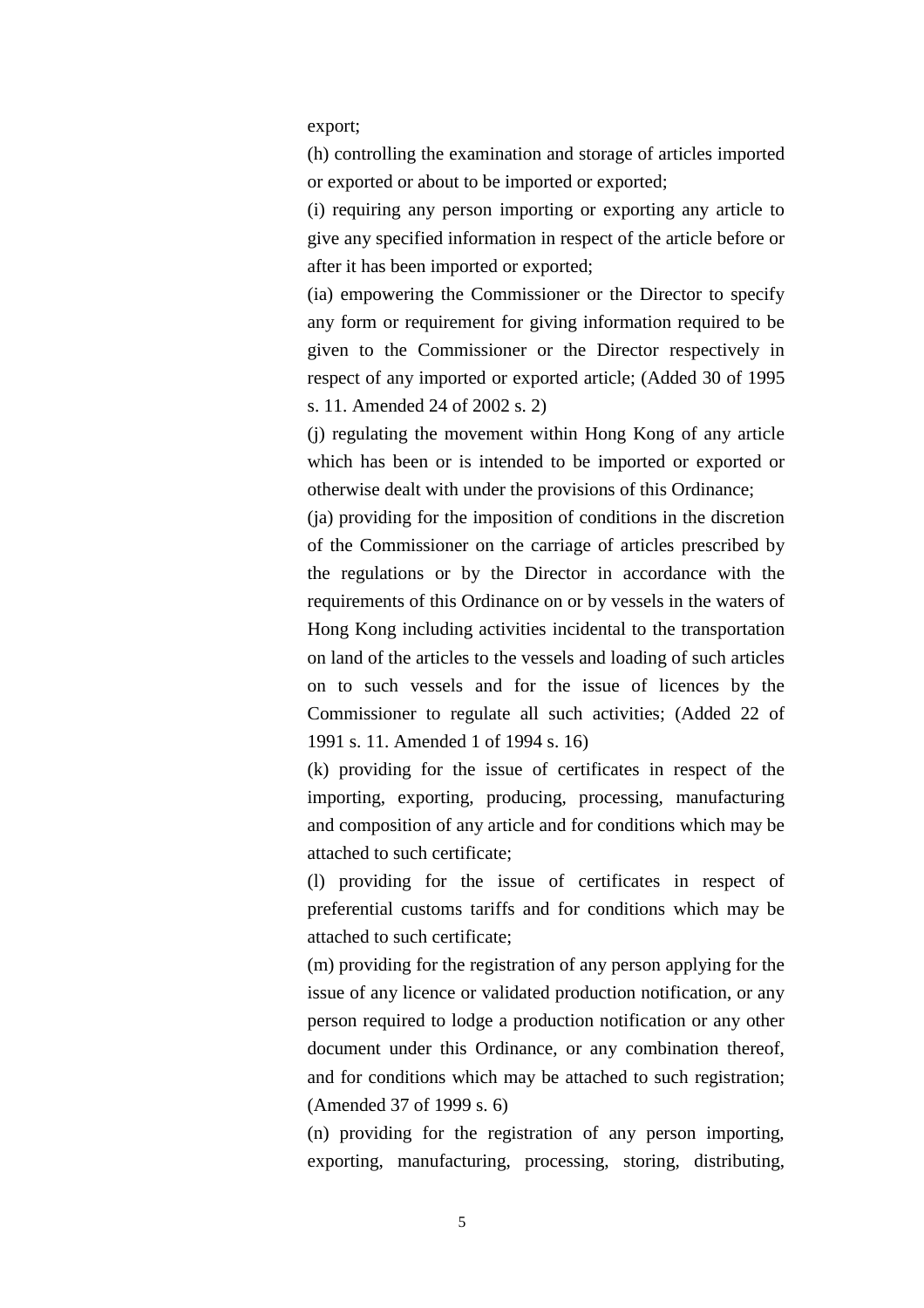selling or dealing with any article in respect of which any licence or validated production notification may be issued, or in respect of which any production notification or other document is required to be lodged under this Ordinance, or any combination thereof, and for the conditions which may be attached to the registration of any such person; (Amended 37 of 1999 s. 6)

(o) providing for the registration of any premises-

(i) in respect of which any licence or validated production notification may be issued, or in respect of which any production notification or other document is required to be lodged under this Ordinance, or any combination thereof; or

(ii) connected with the importing, exporting, manufacture, processing, storage, distribution, sale or other dealing with any article in respect of which any licence or validated production notification may be issued, or in respect of which any production notification or other document is required to be lodged under this Ordinance, or any combination thereof,

and prescribing any condition upon the registration of such premises; (Amended 37 of 1999 s. 6)

(p) providing for the cancellation, revocation or suspension for any period of the registration of any person where the Director is satisfied that the person so registered has contravened any condition of any licence, validated production notification or other document issued under this Ordinance; (Amended 37 of 1999 s. 6)

(q) providing for the imposition and administration of quota controls in respect of the import or export of any article;

(r) providing for the sale or transfer of any quota and for the conditions under which any quota may be sold or transferred;

(s) providing for the registration of any person involved in any dealing with an article on which any quota control is imposed and the transfer of any such registration from one person to another;

(t) requiring importers, exporters, carriers, owners and manufacturers to furnish to the Director or any other specified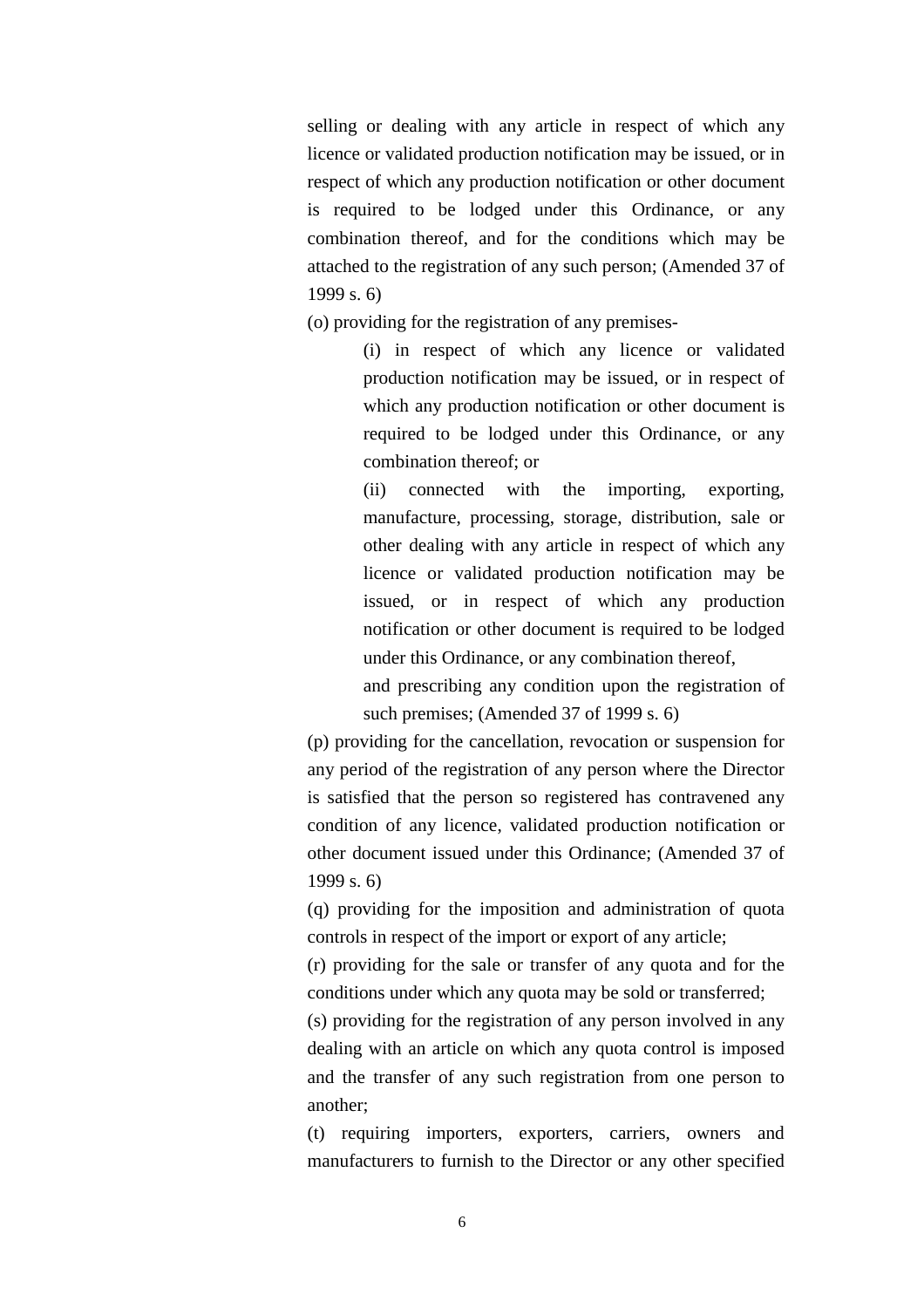public officer information for the purpose of compiling statistics of trade with any person or body of persons, corporate or unincorporate, carrying on business or other activities outside Hong Kong; (Amended 23 of 1998 s. 2)

(u) prohibiting or controlling the publication or disclosure of information or particulars furnished to the Commissioner or the Director, an authorized officer, an appointed officer or a member of the Customs and Excise Service under this Ordinance;

(ua) controlling the use of a security device issued by a specified body for authenticating information to be sent for the purposes of this Ordinance using services provided by a specified body; (Added 30 of 1995 s. 11)

(ub) prohibiting the unauthorized sending of information for the purposes of this Ordinance by a specified agent on behalf of a person using services provided by a specified body; (Added 30 of 1995 s. 11)

(v) providing for the verification of any particulars or information required to be furnished by any person under this Ordinance;

(w) providing that any person who fails to submit any document or furnish any information to the Commissioner or the Director or other specified public officer within a prescribed period of time shall be liable to pay a prescribed sum of money, which sum shall be a civil debt due to and recoverable by the Government; (Amended 66 of 2000 s. 3)

(x) prescribing fees to be collected by the Commissioner or the Director in respect of any matter arising under this Ordinance and generally to prescribe the mode and time of payment of such fees;

(y) empowering the Director to determine the form of any licence and any undertaking required under this Ordinance;

(z) providing that the Director-General of Trade and Industry may, by notice published in the Gazette, amend the Schedule to any regulation made under this Ordinance, other than a Schedule or a part of a Schedule referred to in section 6B(1) or 6F; (Amended L.N. 292 of 1989; 1 of 1994 s. 16; L.N. 173 of 2000)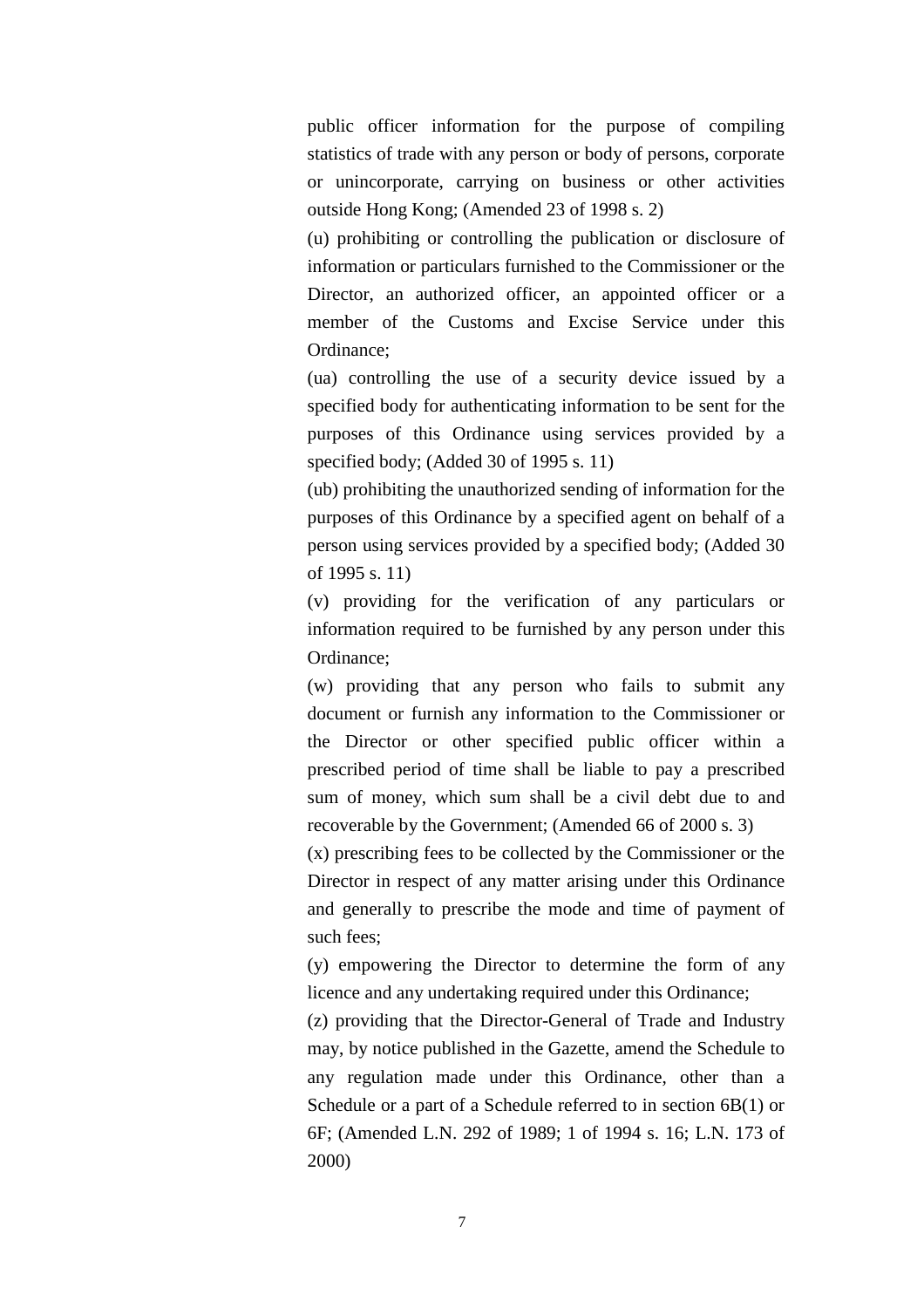(za) requiring any person to whom a licence has been issued to keep such records or documents as may be prescribed or as the Director may determine; (Added 3 of 1973 s. 3)

(zb) providing for any matter required or permitted by Part IIA to be prescribed by or provided for in the regulations; (Added 37 of 1999 s. 6)

(zc) without prejudice to the generality of paragraph (z), specifying any matter referred to in paragraph (zb) in a Schedule to any regulation made under this Ordinance, and providing that the Director-General of Trade and Industry may, by order published in the Gazette, amend that Schedule; (Added 37 of 1999 s. 6. Amended L.N. 173 of 2000)

(zd) empowering the Director to determine a process to be the process of manufacturing any specified textiles for the purposes of the definition of "production" in section 6AA(1); (Added 37 of 1999 s. 6)

(ze) empowering the Director to specify a particular as material for the purposes of the definition of "material particular" in section 6AA(1); (Added 37 of 1999 s. 6)

\*(aa) levying, with or without exception or exemption, a charge on persons or any category of persons who furnish particulars pursuant to any regulation made under this section, and prescribing the amount or method of ascertaining the amount of such charge and the mode and time of payment thereof; (Amended 30 of 1995 s. 11; 24 of 2002 s. 2)

> (ab) imposing or providing for the imposition of a pecuniary penalty, recoverable civilly, on any person who, being required under any regulation made under this Ordinance to lodge a declaration with the Commissioner in connexion with the import or export of any article, fails to lodge such a declaration or fails to lodge such a declaration within a prescribed period of time;

> (ac) empowering the Commissioner to waive the payment of any pecuniary penalty imposed under regulations made under paragraph (ab) and to refund any such pecuniary penalty which has been paid;

> (ad) empowering the Director to require an applicant for a licence to deposit with him, before the issue of a licence, such sum of money as the Director may specify;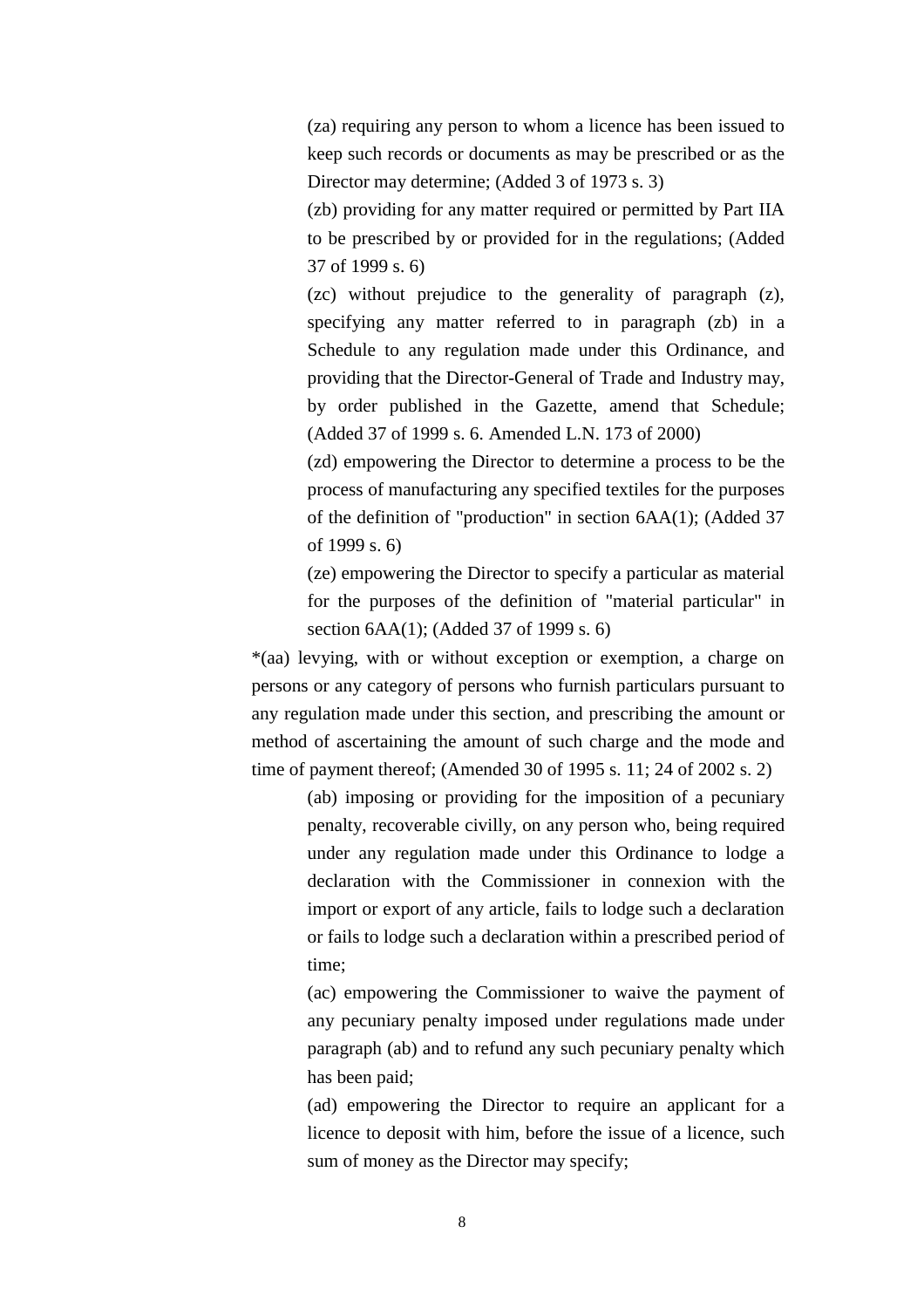(ae) providing for the forfeiture to the Government by a magistrate of all or any of the sum of money deposited under regulations made under paragraph (ad); (Amended 66 of 2000 s. 3)

(af) prescribing any thing which is to be or may be prescribed under this Ordinance; and

(ag) generally for the better carrying out of the provisions and purposes of this Ordinance. (Amended L.N. 294 of 1982)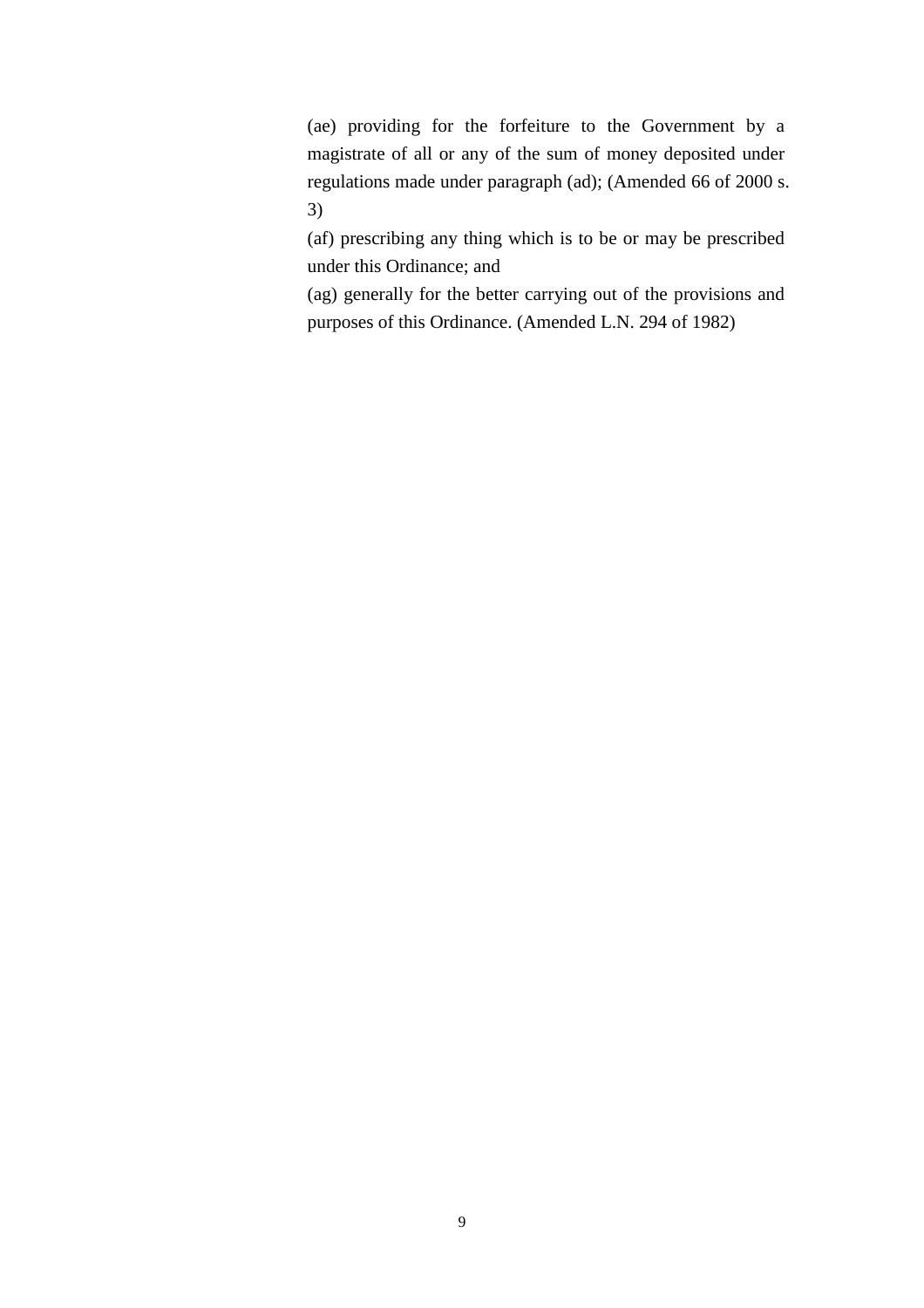| Chapter: 60E | Title:   | <b>IMPORT AND</b>          | Gazette                  | L.N. $33$ of |
|--------------|----------|----------------------------|--------------------------|--------------|
|              |          | <b>EXPORT</b>              | Number:                  | 2003         |
|              |          | (REGISTRATION)             |                          |              |
|              |          | <b>REGULATIONS</b>         |                          |              |
| Regulation:4 | Heading: | <b>Import declarations</b> | Version Date: 11/04/2003 |              |

(1) Every person who imports any article other than an exempted article shall lodge with the Commissioner an accurate and complete import declaration relating to such article using services provided by a specified body, in accordance with the requirements that the Commissioner may specify. (L.N. 322 of 1999)

(2) Every declaration required to be lodged under paragraph (1) shall be lodged within 14 days after the importation of the article to which it relates.

(3) Only one declaration is required in respect of imported articles that-

(a) were imported under one bill of lading or air waybill; or

(b) (i) have item code numbers with identical first 4 digits;

(ii) were imported in the same ship, vehicle, train or aircraft; and

(iii) were consigned from the same country. (L.N. 384 of 1987)

(3A) Notwithstanding paragraph (2), where articles-

(a) are imported on a frequent and regular basis;

(b) have a value not exceeding \$1000 for each consignment; (L.N. 46 of 1984)

(c) have an identical code number; and

(d) are consigned from the same country,

a monthly declaration may, with the prior approval of the Commissioner, be lodged not later than the 7th day of each month, setting out particulars of every such article imported during the previous month.

(3AA) Notwithstanding paragraph (3), a separate declaration shall be lodged in respect of food items specified in Appendix I of the Imports and Exports Classification List. (L.N. 384 of 1987)

(3B) Subject to paragraphs (3) and (3A), a separate declaration shall be lodged under paragraph (1) in respect of each article imported.

(4) (Repealed L.N. 322 of 1999)

(5) Any person who, in contravention of the provisions of paragraph (1), knowingly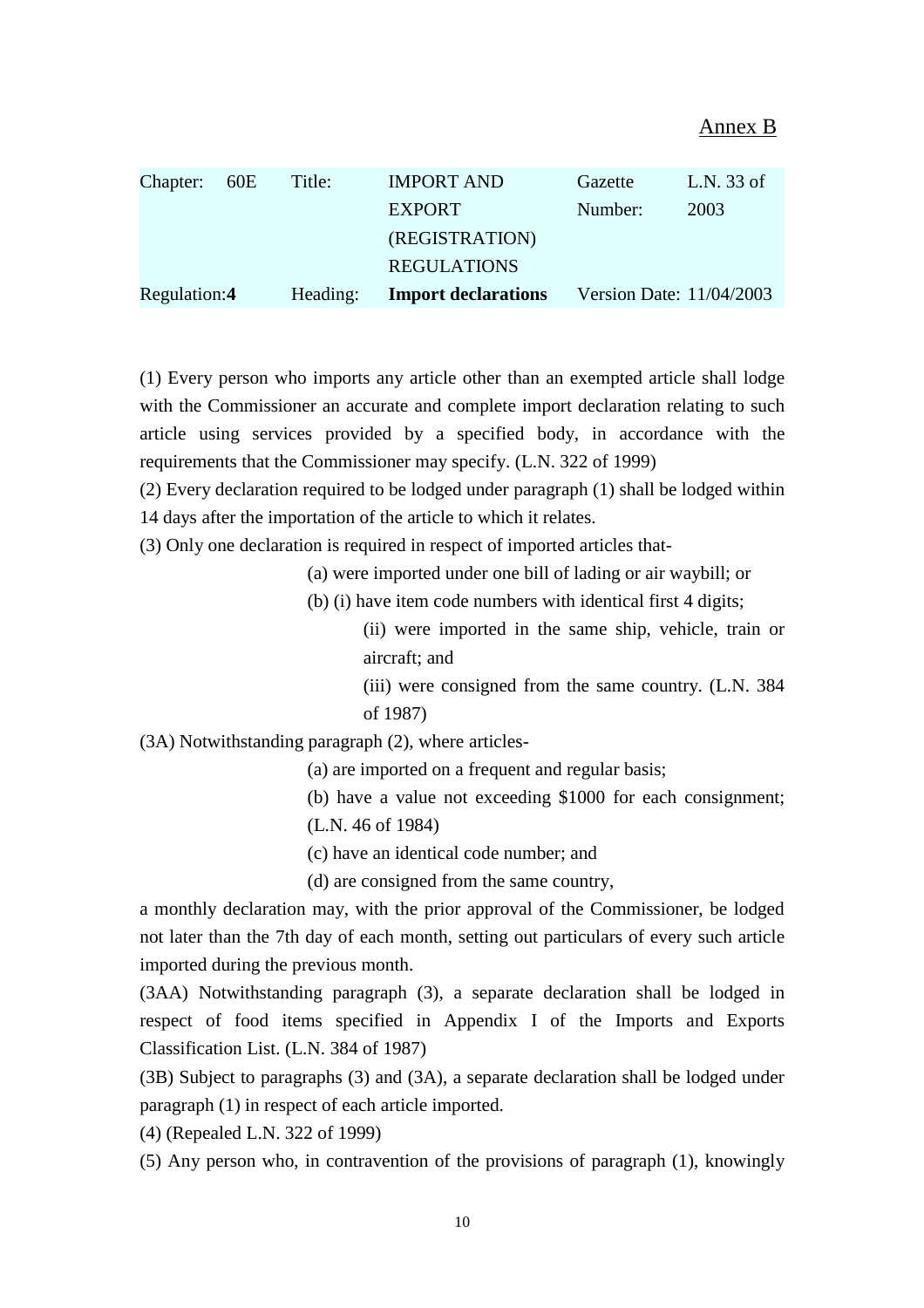or recklessly lodges any declaration with the Commissioner that is inaccurate in any material particular shall be guilty of an offence and shall be liable on summary conviction to a fine of \$10000. (L.N. 260 of 1983)

(6) Every person who, being required to lodge a declaration under paragraph (1), fails or neglects, without reasonable excuse, to do so using services provided by a specified body within the period specified in paragraph (2), or, where he has such excuse, fails or neglects to lodge such declaration in such manner as soon as is practicable after the cessation of such excuse, shall be guilty of an offence and shall be liable on summary conviction to a fine of \$1000, and, commencing on the day following the date of conviction, to a fine of \$100 in respect of every day during which his failure or neglect to lodge the declaration in that manner continues. (L.N. 33 of 2003)

(7) The Commissioner may, on the lodgement of any import declaration that is incomplete in any respect, refuse to accept the declaration until it is completed in every respect and upon such refusal the declaration shall be deemed not to have been lodged with the Commissioner. (L.N. 322 of 1999)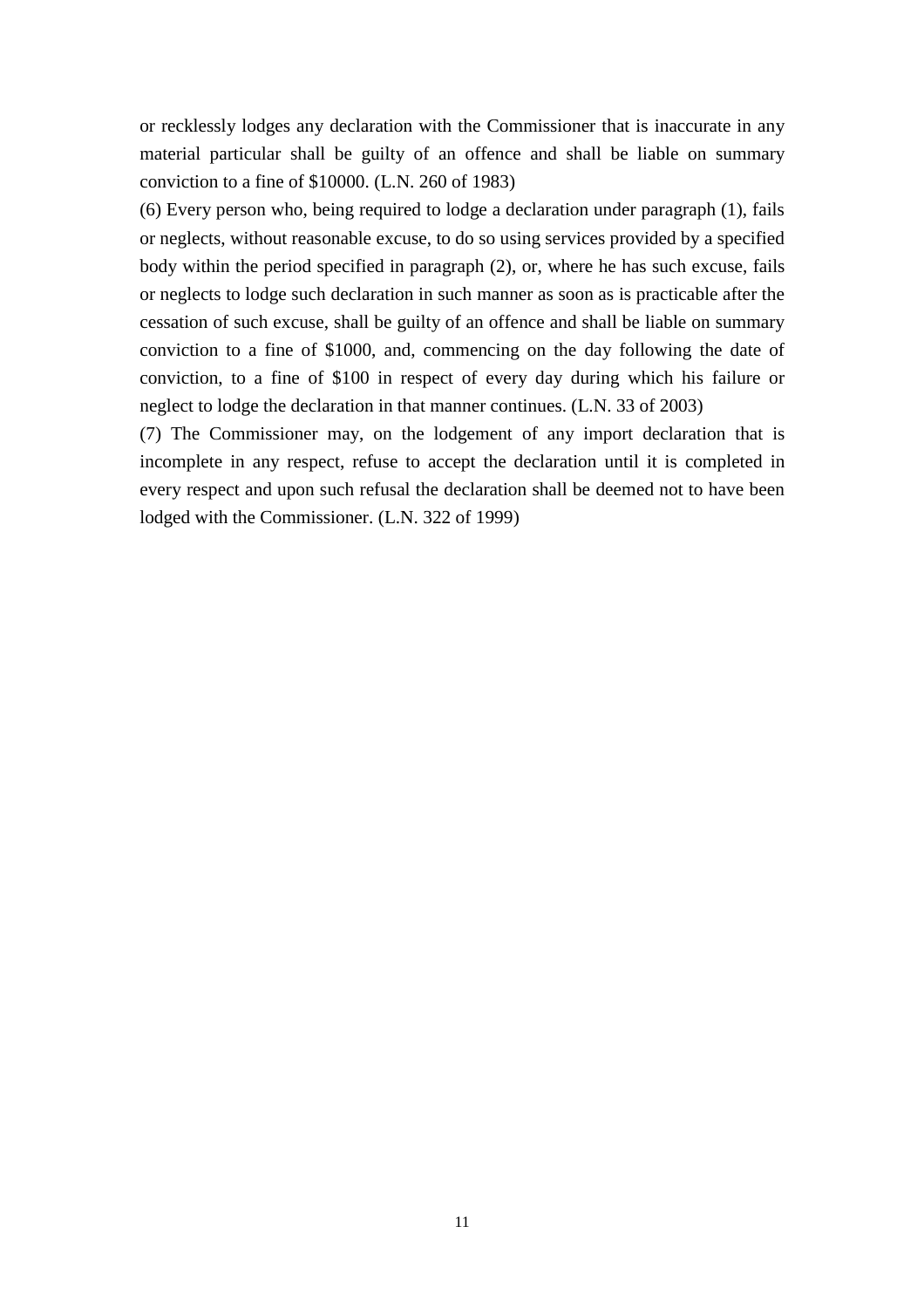| Chapter: 60E  | Title:   | <b>IMPORT AND</b>          | Gazette | L.N. 33 of               |
|---------------|----------|----------------------------|---------|--------------------------|
|               |          | <b>EXPORT</b>              | Number: | 2003                     |
|               |          | (REGISTRATION)             |         |                          |
|               |          | <b>REGULATIONS</b>         |         |                          |
| Regulation: 5 | Heading: | <b>Export declarations</b> |         | Version Date: 11/04/2003 |

(1) Every person who exports or re-exports any article other than an exempted article shall lodge with the Commissioner an accurate and complete export declaration relating to such article using services provided by a specified body, in accordance with the requirements that the Commissioner may specify. (L.N. 322 of 1999)

(2) Every declaration required to be lodged under paragraph (1) shall be lodged within

14 days after the exportation of the article to which it relates.

(3) Only one declaration is required in respect of exported articles that- (L.N. 297 of 1998; L.N. 90 of 1999 and 44 of 1999 s. 3)

(a) were exported under one bill of lading or air waybill; or

(b) (i) have item code numbers with identical first 4 digits; (ii) were exported in the same ship, vehicle, train or aircraft; and

> (iii) were consigned to the same country. (L.N. 384 of 1987)

(3A) Notwithstanding paragraph (2), where articles-

(a) are exported on a frequent and regular basis;

(b) have a value not exceeding \$1000 for each consignment;

(L.N. 46 of 1984)

(c) have an identical item code number; and

(d) were consigned to the same country,

a monthly declaration may, with the prior approval of the Commissioner, be lodged not later than the 7th day of each month, setting out the particulars of every such article exported during the previous month. (L.N. 294 of 1982)

(3AA) Notwithstanding paragraph (3), a separate declaration shall be lodged in respect of clothing items exported. (L.N. 23 of 1976)

(3B) Subject to paragraphs (3) and (3A), a separate declaration shall be lodged under paragraph (1) in respect of each article exported.

(4) (Repealed L.N. 322 of 1999)

(5) Any person who, in contravention of the provisions of paragraph (1), knowingly or recklessly lodges any declaration with the Commissioner that is inaccurate in any material particular shall be guilty of an offence and shall be liable on summary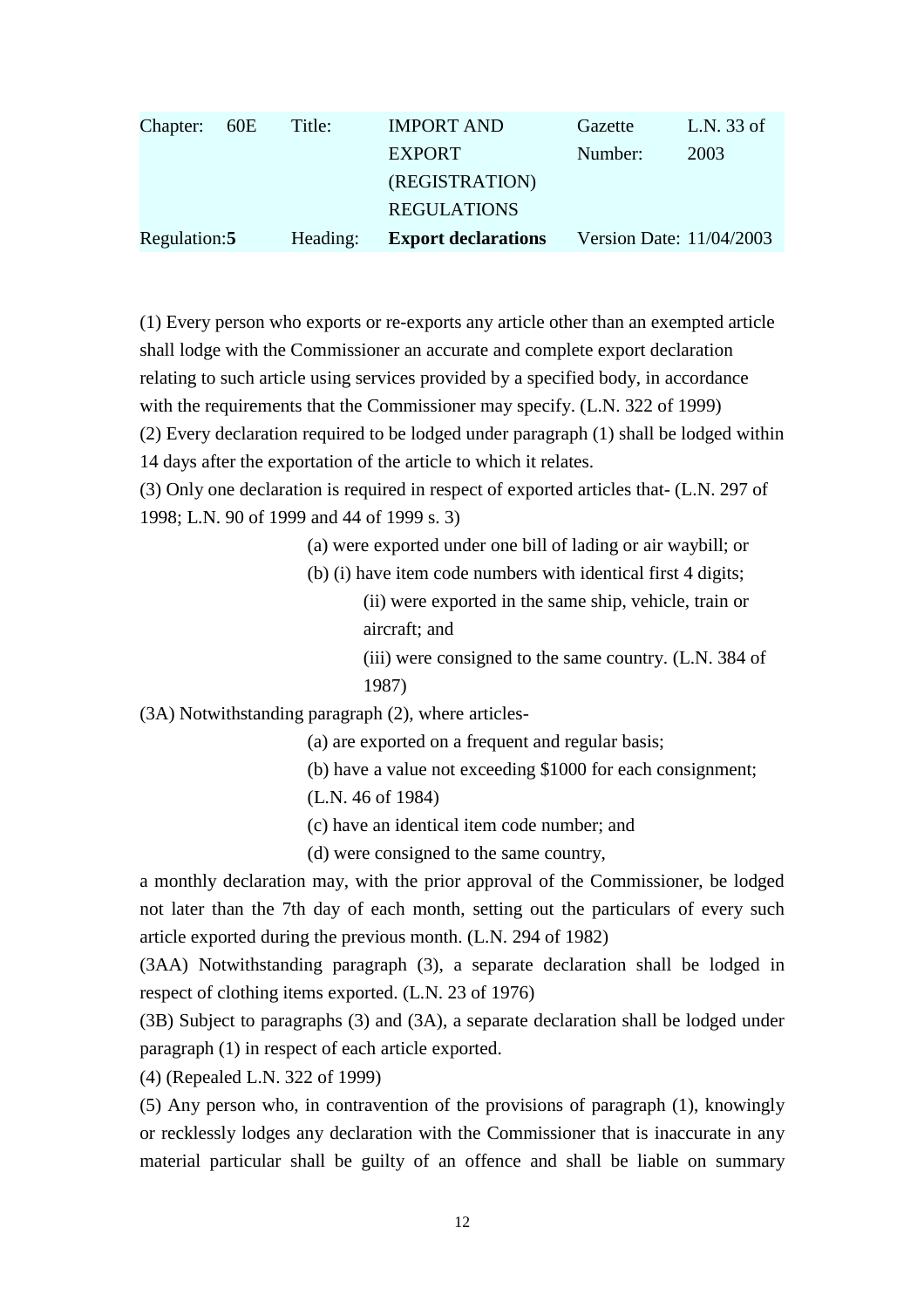conviction to a fine of \$10000. (L.N. 294 of 1982; L.N. 260 of 1983)

(6) Every person who, being required to lodge a declaration under paragraph (1), fails or neglects, without reasonable excuse, to do so using services provided by a specified body within the period specified in paragraph (2), or, where he has such excuse, fails or neglects to lodge such declaration in such manner as soon as is practicable after the cessation of such excuse, shall be guilty of an offence and shall be liable on summary conviction to a fine of \$1000 and, commencing on the day following the date of conviction, to a fine of \$100 in respect of every day during which his failure or neglect to lodge the declaration in that manner continues. (5 of 1971 s. 13; L.N. 33 of 2003)

(7) The Commissioner may, on the lodgement of any export declaration that is incomplete in any respect, refuse to accept the declaration until it is completed in every respect and upon such refusal the declaration shall be deemed not to have been lodged with the Commissioner. (L.N. 322 of 1999)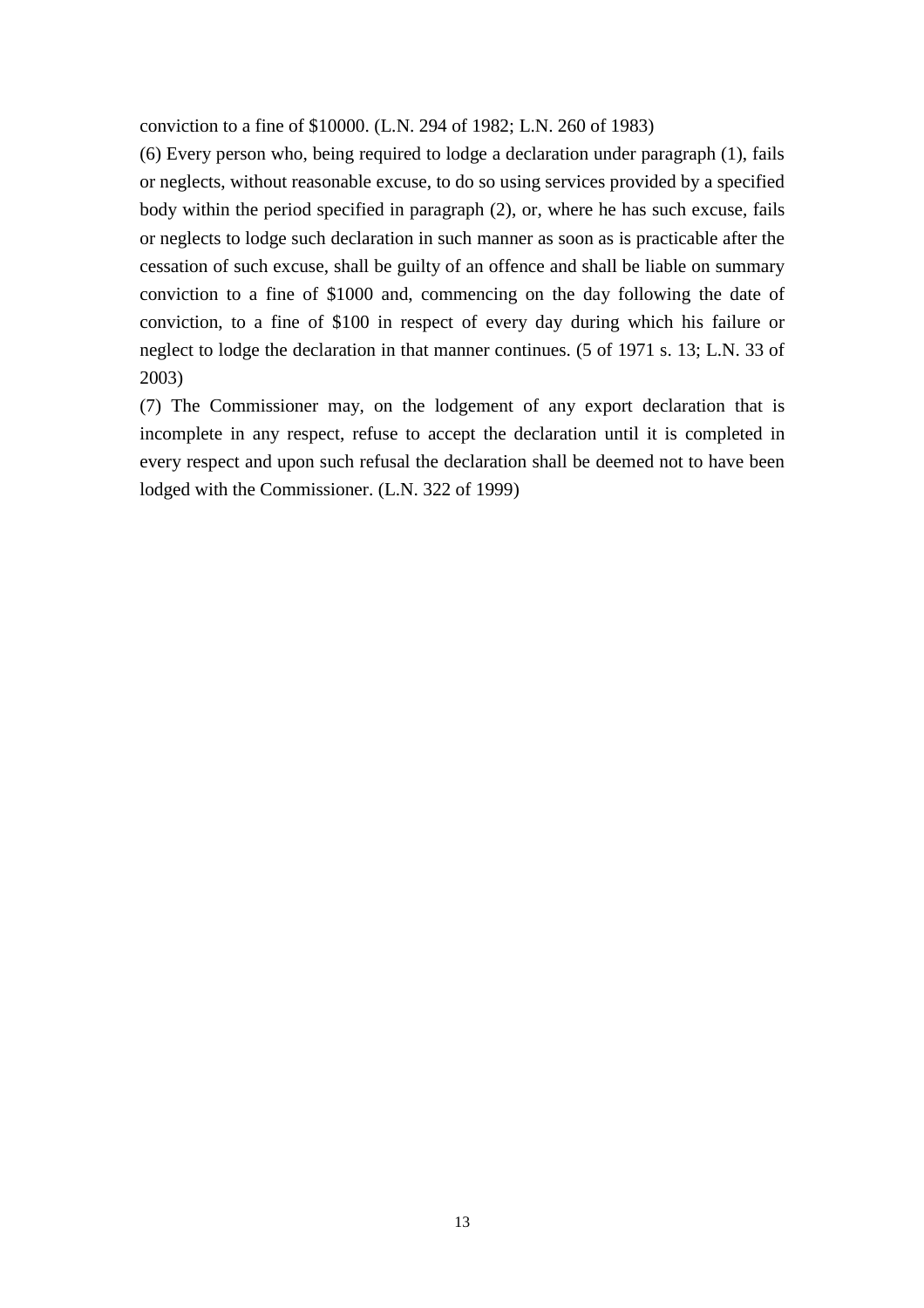| Chapter:     | 60E | Title:   | <b>IMPORT AND</b>  | Gazette                  | $L.N.9$ of |
|--------------|-----|----------|--------------------|--------------------------|------------|
|              |     |          | <b>EXPORT</b>      | Number:                  | 2000       |
|              |     |          | (REGISTRATION)     |                          |            |
|              |     |          | <b>REGULATIONS</b> |                          |            |
| Regulation:8 |     | Heading: | Charges payable on | Version Date: 01/04/2000 |            |
|              |     |          | lodgement of       |                          |            |
|              |     |          | declarations       |                          |            |

Remarks:

Adaptation amendments retroactively made - see 66 of 2000 s. 3

(1) Every person who lodges an import declaration under regulation 4(1) or an export declaration under regulation 5(1) shall pay-

> (a) in respect of an import declaration relating to an article or articles specified in Appendix I of the Imports and Exports Classification List, a charge of 50 cents, irrespective of the value of the article or the aggregate value of the articles specified in the declaration;

(b) in respect of any other import declaration-

(i) where the value of the article or the aggregate value of the articles specified in the declaration does not exceed \$46000, a charge of 50 cents;

(ii) where the value of the article or the aggregate value of the articles specified in the declaration exceeds \$46000, a charge calculated at the rate of 50 cents for the first 46000 dollars' value and 25 cents for each additional 1000 dollars' value or part thereof and rounded up to the nearest 10 cents;

(c) in respect of any export declaration for articles for which the origin country code refers to the Hong Kong Special Administrative Region-

> (i) where the value of the article or the aggregate value of the articles specified in the declaration does not exceed \$46000, a charge of 50 cents;

> (ii) where the value of the article or the aggregate value of the articles specified in the declaration exceeds